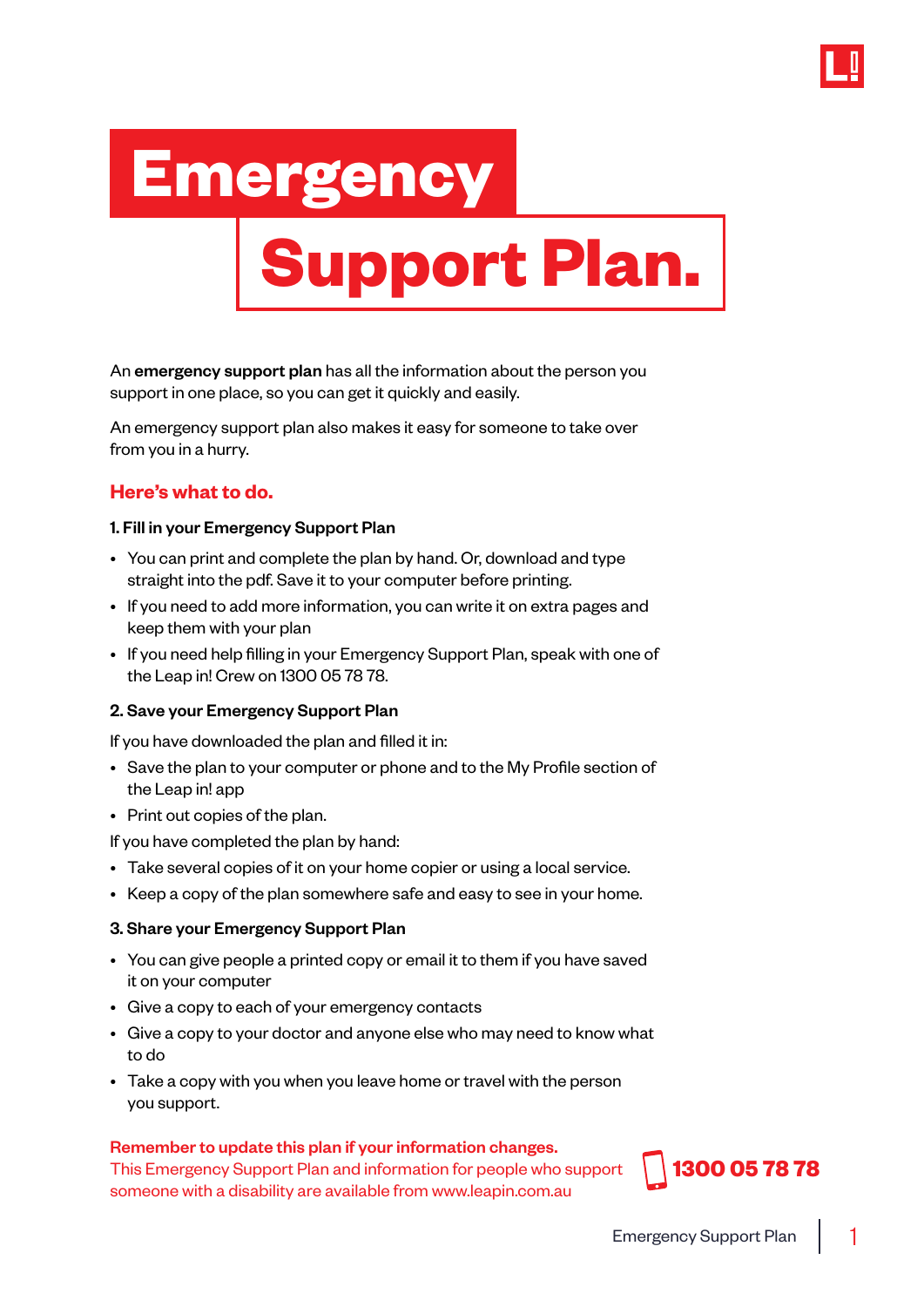

## **Emergency contacts.**

 $\mathbf{I}$ 

#### **My details. My emergency contacts.**

| Name                                      | Name                                  |
|-------------------------------------------|---------------------------------------|
|                                           |                                       |
| Relationship to the person I support      | Phone                                 |
|                                           |                                       |
| <b>Address</b>                            | Name                                  |
|                                           |                                       |
|                                           | Phone                                 |
| Phone                                     |                                       |
|                                           | Name                                  |
|                                           |                                       |
| Details of the person I support.          | Phone                                 |
| Name                                      |                                       |
|                                           | If something happens to me.           |
| Age                                       | I would like my emergency contacts to |
|                                           |                                       |
| <b>Address</b>                            |                                       |
|                                           |                                       |
|                                           |                                       |
|                                           |                                       |
| Phone                                     |                                       |
| Languages spoken                          |                                       |
|                                           |                                       |
|                                           |                                       |
| Person's condition, illness or disability |                                       |

#### Remember to update this plan if your information changes.

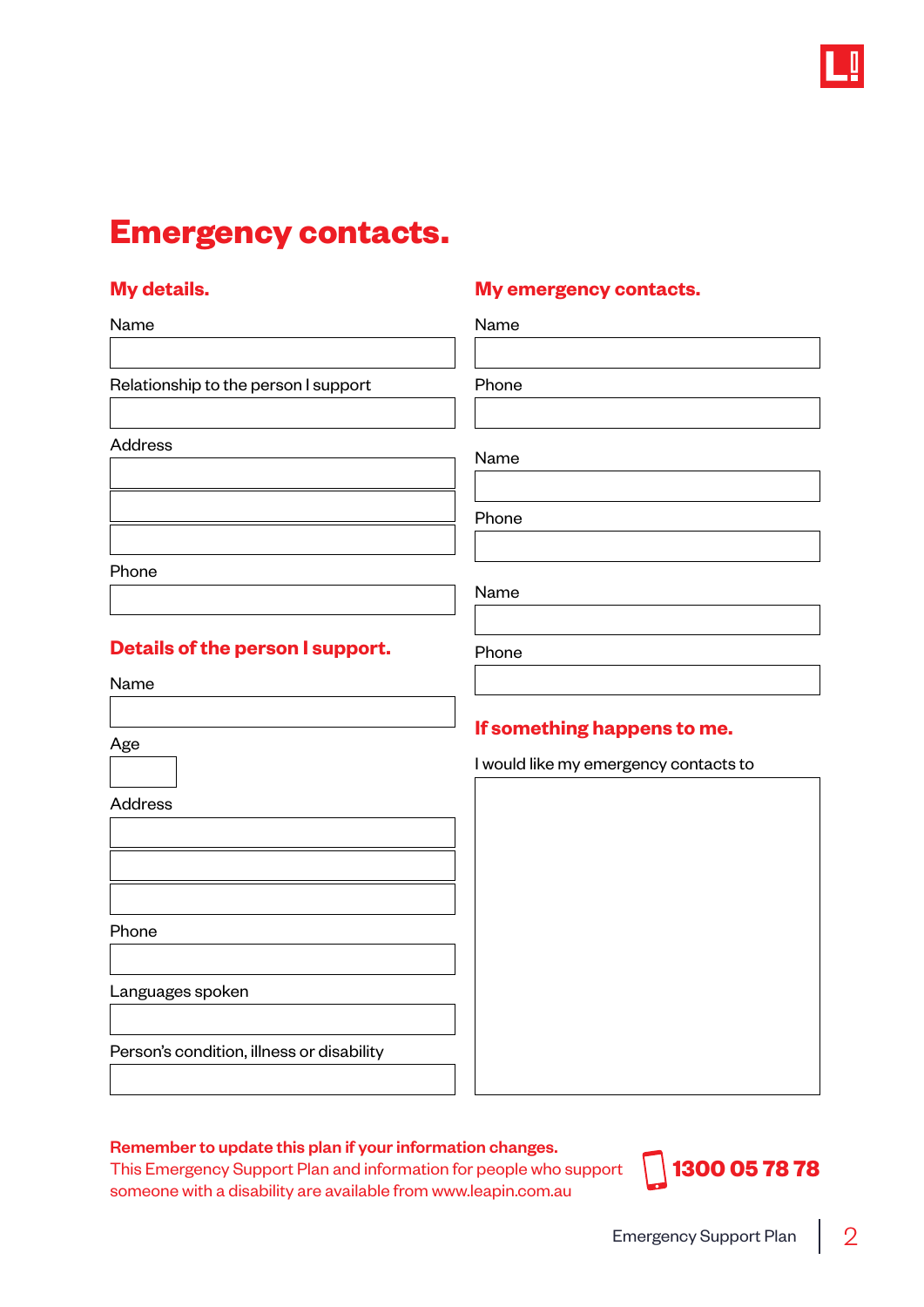

# **Support needs.**

#### The person I support needs

Full time support



Meals only

#### The person I support needs help with

Getting meals

Going to the toilet

Showering/bathing

Taking medicine

Getting out of bed/moving around

Mental health/emotional issues

When do they need help? (what is their routine?)

#### **Support routine. Home and community support services.**

Organisation and service provided

Phone

Organisation and service provided

Phone

Organisation and service provided

Phone

## **Other information.**

Please attach extra notes if more space is needed

Food and diet – likes and dislikes, food allergies

Behaviours, calming strategies

Remember to update this plan if your information changes.

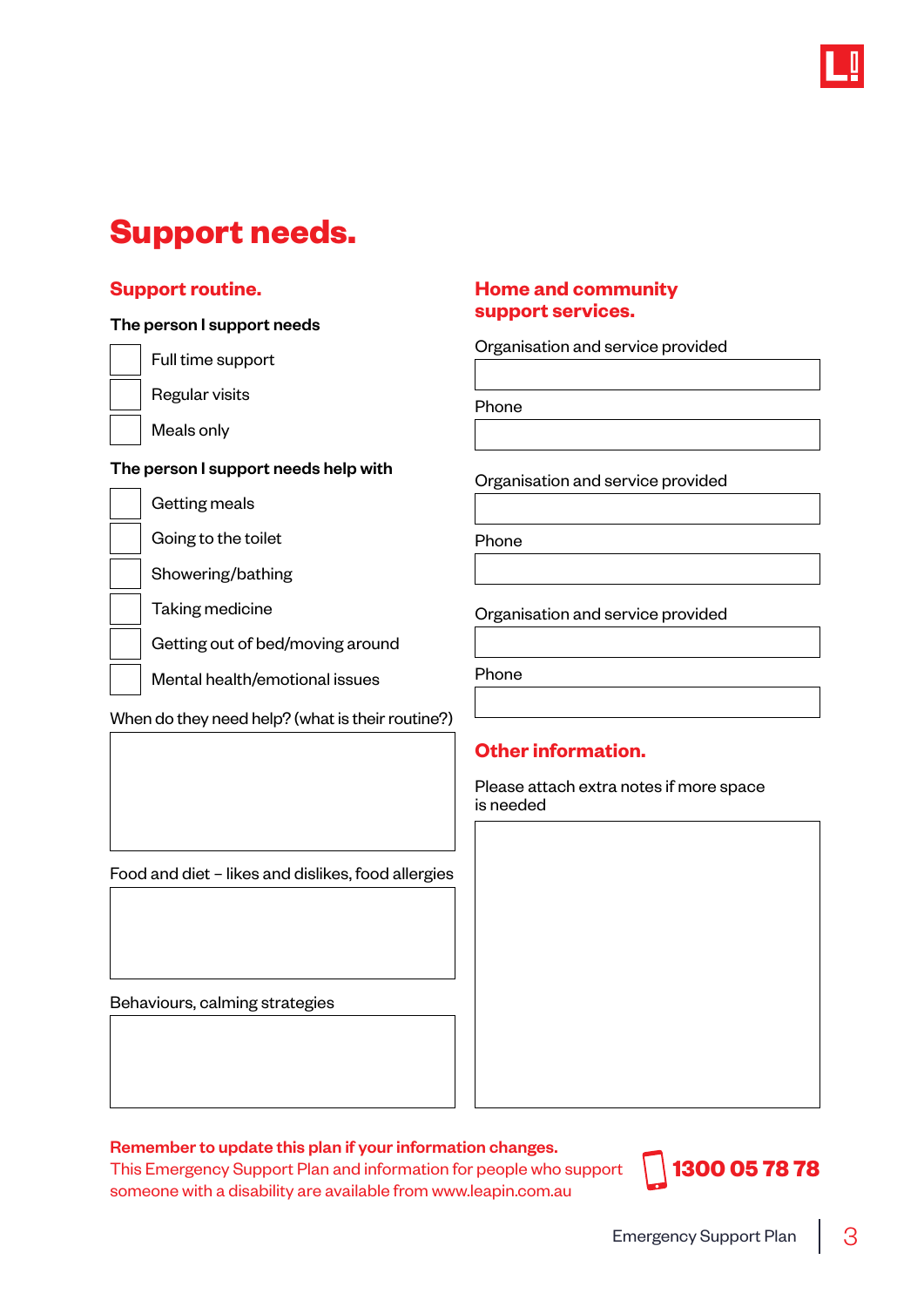

# **Medical information and contacts.**

## **Health information. Pharmacist.**

Name

| Ambulance fund        | <b>Address</b>                       |
|-----------------------|--------------------------------------|
| Health insurance fund |                                      |
|                       | Phone                                |
| Medic-Alert number    |                                      |
| Safety Net number     | <b>Health professional/hospital.</b> |
|                       | Organisation                         |
| Concession card type  |                                      |
|                       | Address                              |
| Doctor.               |                                      |
| Name                  | Phone                                |
| Address               |                                      |
|                       |                                      |
| Phone                 |                                      |

Remember to update this plan if your information changes.

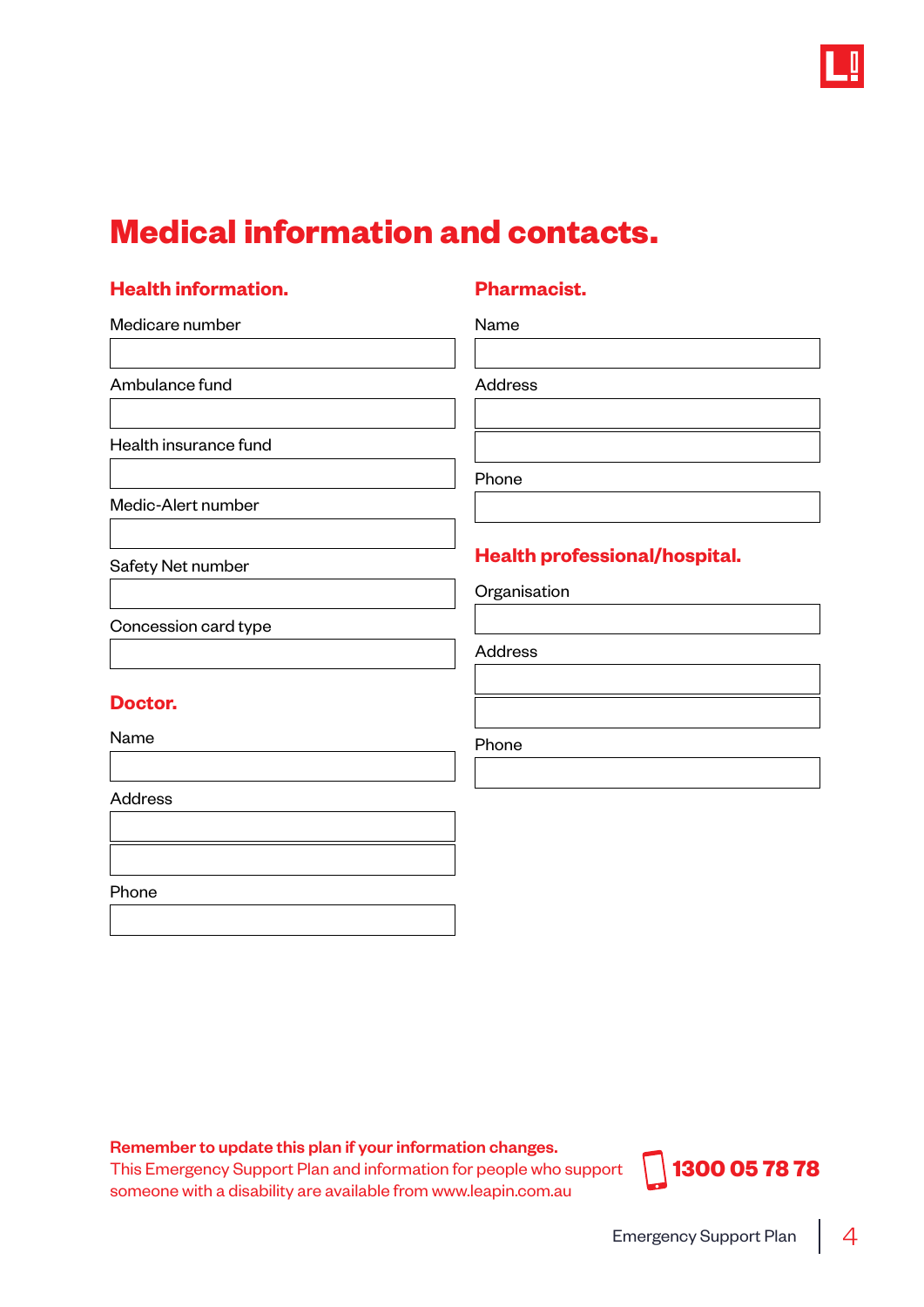

# **Medicine list.**

#### **Medicines.**

Medicine allergies

#### Regular medicines

| Medicine name | Dose/timing | Other important information |
|---------------|-------------|-----------------------------|
|               |             |                             |
|               |             |                             |
|               |             |                             |
|               |             |                             |
|               |             |                             |
|               |             |                             |
|               |             |                             |
|               |             |                             |
|               |             |                             |
|               |             |                             |
|               |             |                             |
|               |             |                             |
|               |             |                             |
|               |             |                             |
|               |             |                             |
|               |             |                             |
|               |             |                             |
|               |             |                             |
|               |             |                             |

#### Remember to update this plan if your information changes.

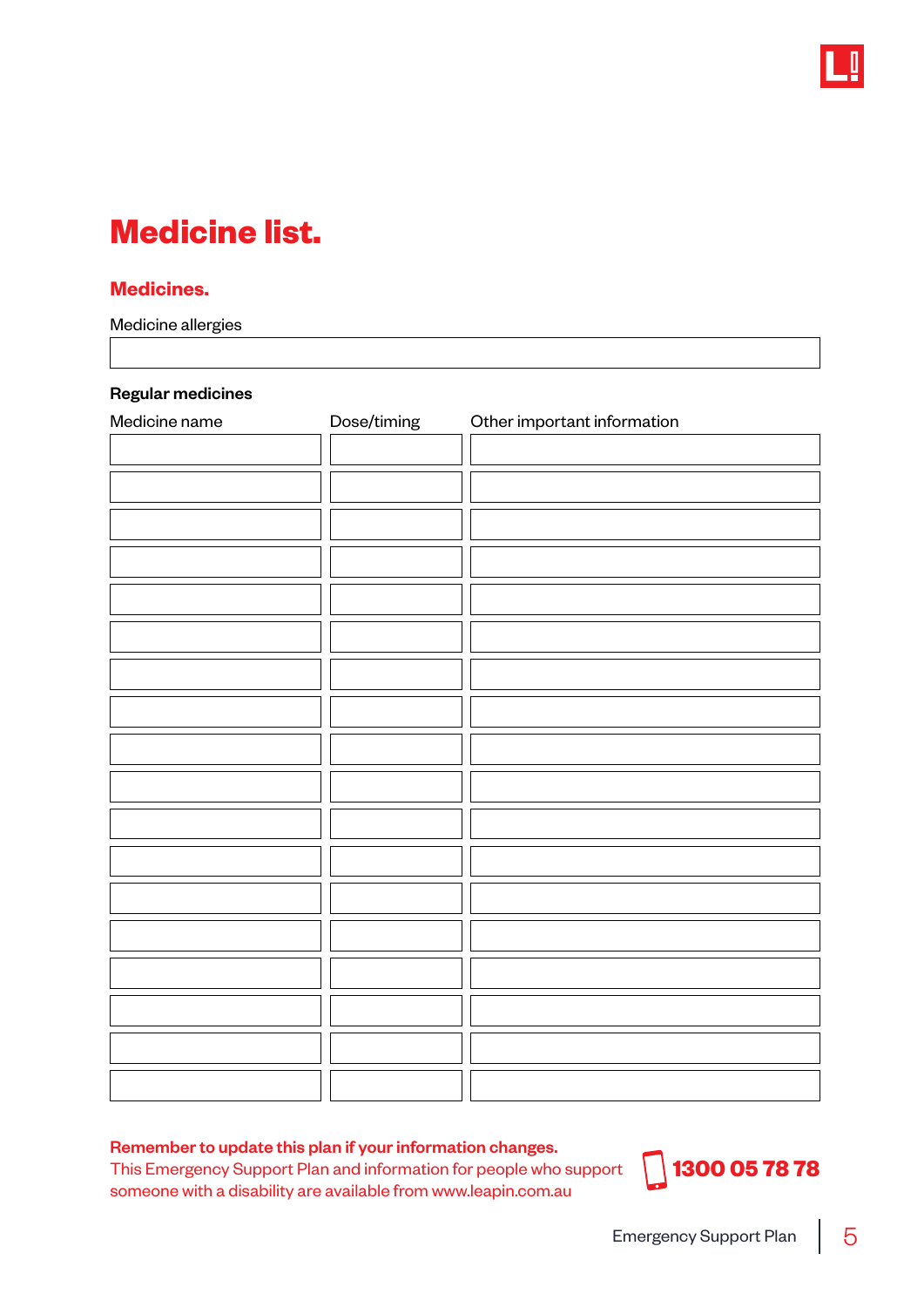

# **Notes.**

Use this space to include any other important information

Remember to update this plan if your information changes.